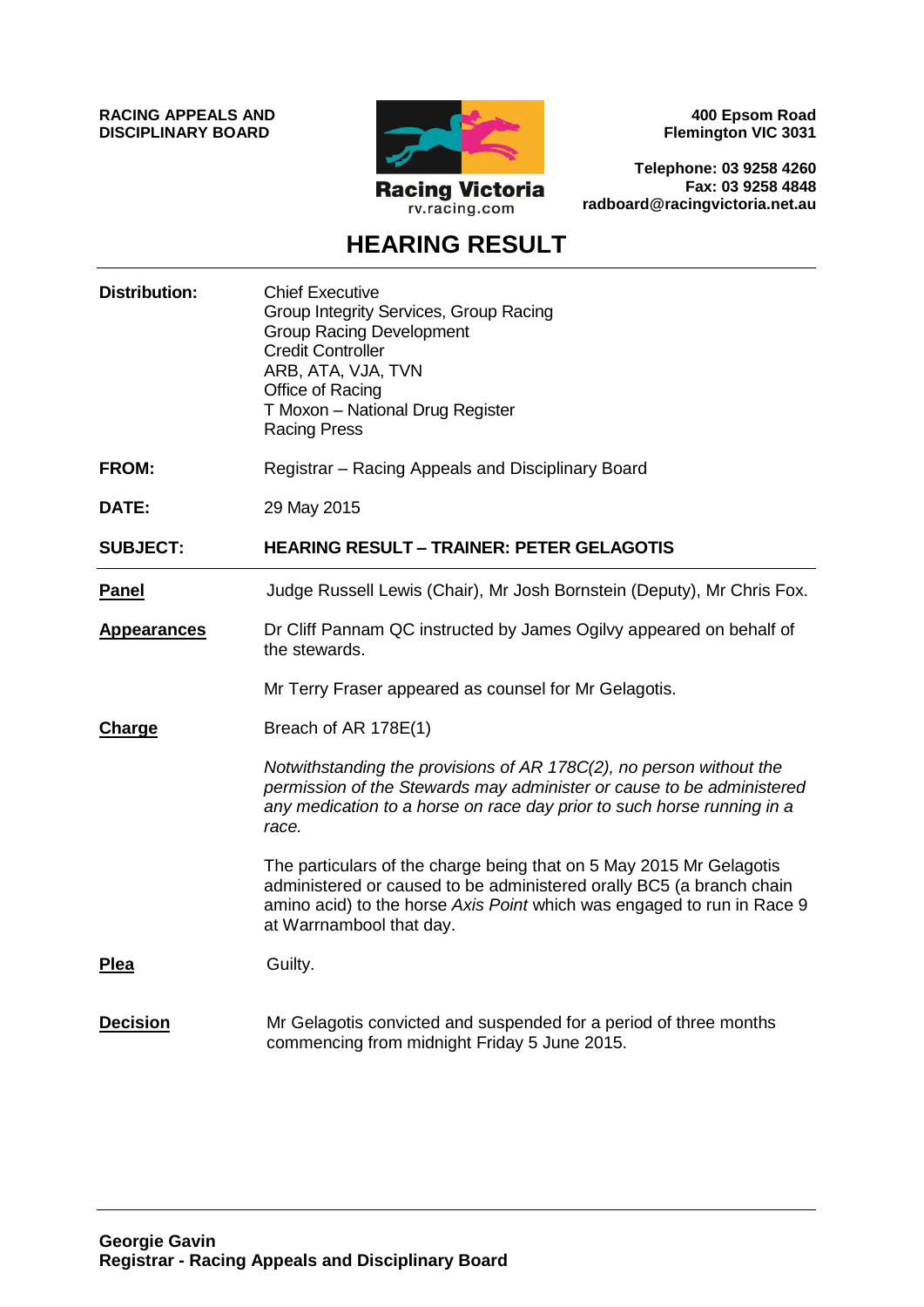# **TRANSCRIPT OF PROCEEDINGS**

# **RACING APPEALS AND DISCIPLINARY BOARD**

 $\_$  , and the set of the set of the set of the set of the set of the set of the set of the set of the set of the set of the set of the set of the set of the set of the set of the set of the set of the set of the set of th

# **HIS HONOUR JUDGE R.P.L. LEWIS, Chairman MR J. BORNSTEIN, Deputy Chairman MR C. FOX**

# **EXTRACT OF PROCEEDINGS**

# **DECISION**

# **TRAINER: PETER GELAGOTIS**

# **MELBOURNE**

# **FRIDAY, 29 MAY 2015**

DR C.L. PANNAM QC appeared on behalf of the RVL Stewards

MR T. FRASER appeared on behalf of Mr P. Gelagotis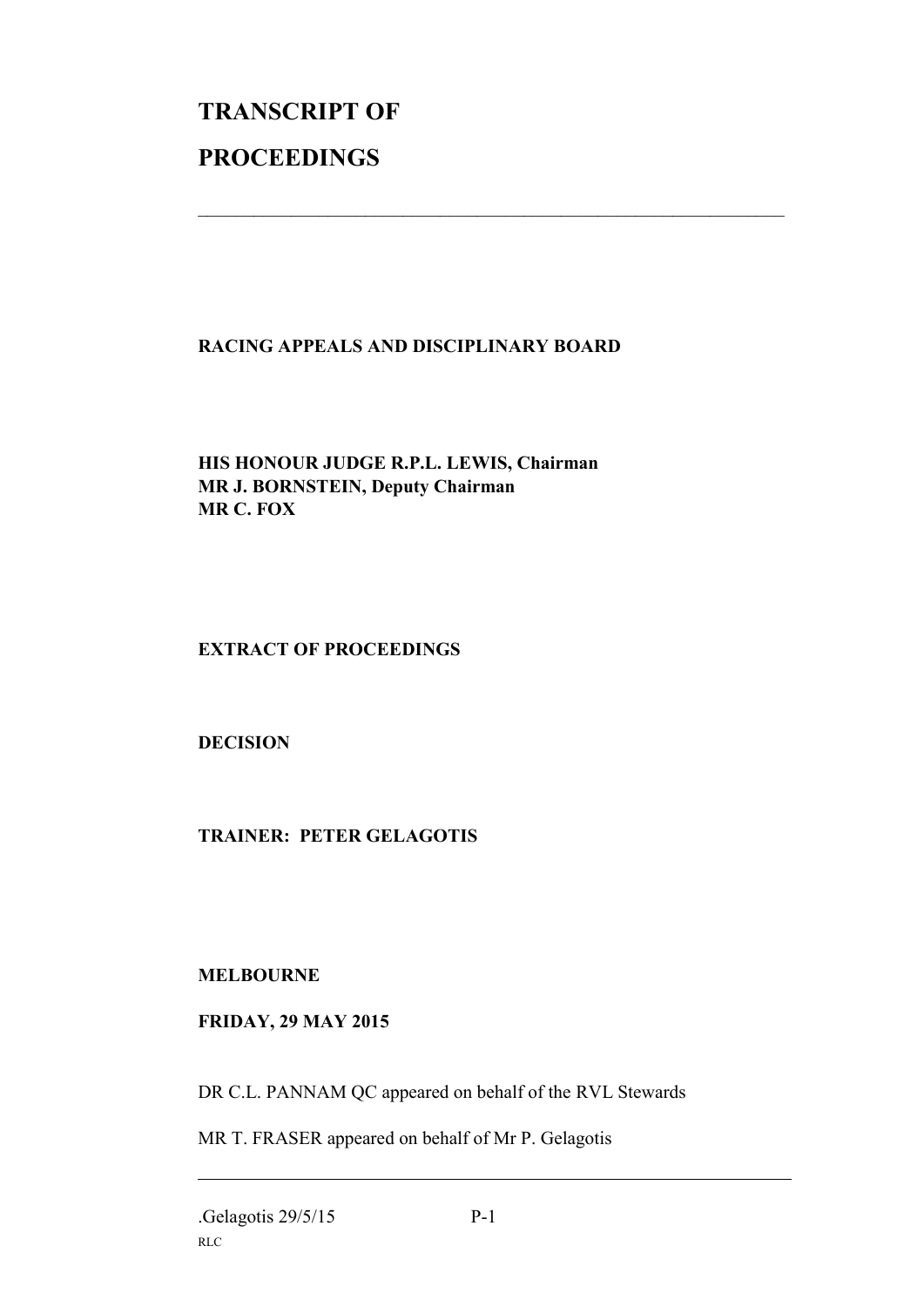CHAIRMAN: Mr Peter Gelagotis has pleaded guilty to a charge laid under Australian Rule 178E(1), in that he administered medication to a horse on race day prior to the horse running in a race. The medication was BC5, a branched chain amino acid supplement. It is commercially produced by Ranvet Pty Ltd. It is administered orally by syringe and is primarily a muscle recovery aid.

The essential facts are that early in the morning of 5 May 2015, two Stewards, members of the Racing Victoria Compliance Assurance Team, namely Messrs Stevens and Quintner, arrived unannounced at the stable premises at Warrnambool where horses trained by Mr Gelagotis were stabled during the Warrnambool racing carnival. One of Mr Gelagotis's horses, namely Axis Point, was engaged to run in race 9 that day.

During their inspection, Stewards noticed five full syringes of BC5 in a bucket. They took photographs of the bucket and its contents and left the premises. Between 1.30 and 2 pm, the team members returned to the stables. They met Mr Gelagotis and then proceeded with him to the horse's box. On inspection of the horse, they found white paste residue around the horse's mouth, more noticeable in the corner of its mouth. Mr Gelagotis denied that he had administered the paste that morning, saying that he had given it to the horse the previous evening.

In this case, Dr Pannam, one of Her Majesty's counsel, appeared on behalf of the Stewards, and Mr Fraser, solicitor, appeared on behalf of Mr Gelagotis.